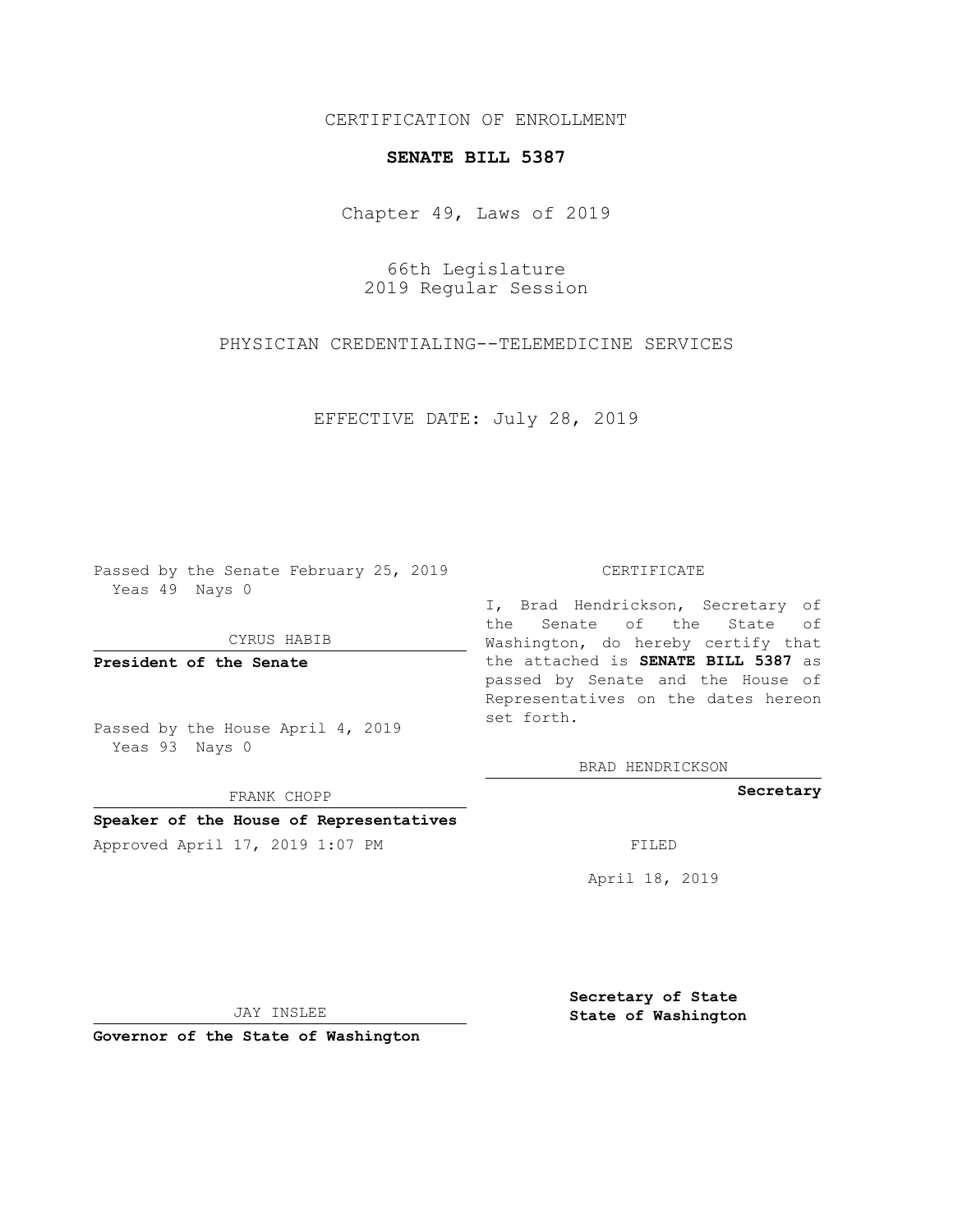## **SENATE BILL 5387**

Passed Legislature - 2019 Regular Session

**State of Washington 66th Legislature 2019 Regular Session**

**By** Senators Becker, Cleveland, Rivers, O'Ban, Short, Bailey, Braun, Wilson, L., Warnick, Zeiger, Van De Wege, and Keiser

Read first time 01/18/19. Referred to Committee on Health & Long Term Care.

 AN ACT Relating to physician credentialing in telemedicine 2 services; and amending RCW 70.41.230.

BE IT ENACTED BY THE LEGISLATURE OF THE STATE OF WASHINGTON:

 **Sec. 1.** RCW 70.41.230 and 2016 c 68 s 6 are each amended to read 5 as follows:

 (1) Except as provided in subsection (3) of this section, prior to granting or renewing clinical privileges or association of any physician or hiring a physician, a hospital or facility approved pursuant to this chapter shall request from the physician and the physician shall provide the following information:

 (a) The name of any hospital or facility with or at which the physician had or has any association, employment, privileges, or practice during the prior five years: PROVIDED, That the hospital may request additional information going back further than five years, and the physician shall use his or her best efforts to comply with 16 such a request for additional information;

 (b) Whether the physician has ever been or is in the process of being denied, revoked, terminated, suspended, restricted, reduced, limited, sanctioned, placed on probation, monitored, or not renewed for any professional activity listed in (b)(i) through (x) of this subsection, or has ever voluntarily or involuntarily relinquished,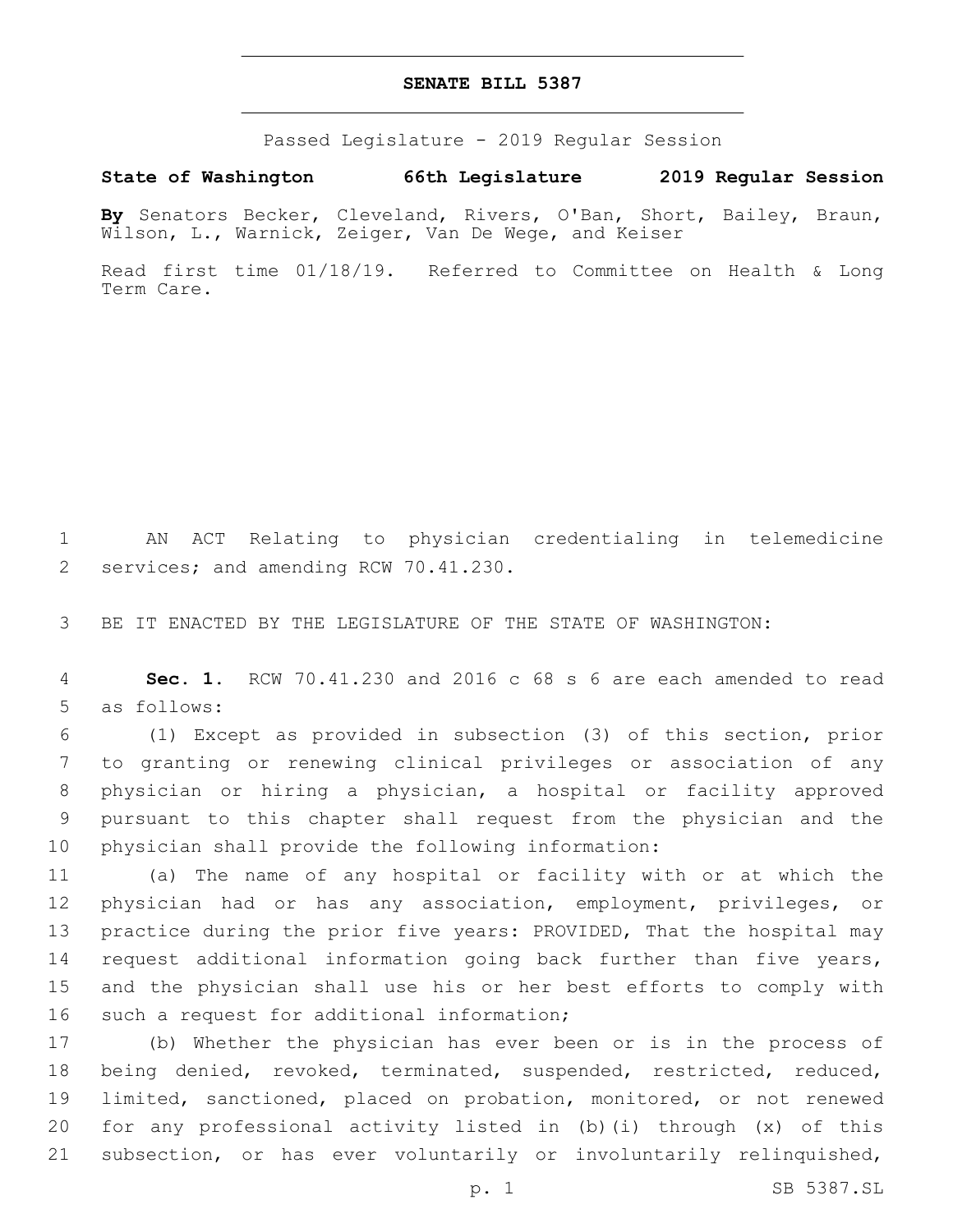withdrawn, or failed to proceed with an application for any professional activity listed in (b)(i) through (x) of this subsection in order to avoid an adverse action or to preclude an investigation or while under investigation relating to professional competence or 5 conduct:

(i) License to practice any profession in any jurisdiction;

 (ii) Other professional registration or certification in any 8 jurisdiction;

 (iii) Specialty or subspecialty board certification; (iv) Membership on any hospital medical staff;

 (v) Clinical privileges at any facility, including hospitals, ambulatory surgical centers, or skilled nursing facilities;

 (vi) Medicare, medicaid, the food and drug administration, the national institute of health (office of human research protection), governmental, national, or international regulatory agency, or any 16 public program;

(vii) Professional society membership or fellowship;

 (viii) Participation or membership in a health maintenance organization, preferred provider organization, independent practice association, physician-hospital organization, or other entity;

21 (ix) Academic appointment;

 (x) Authority to prescribe controlled substances (drug 23 enforcement agency or other authority);

 (c) Any pending professional medical misconduct proceedings or any pending medical malpractice actions in this state or another state, the substance of the allegations in the proceedings or actions, and any additional information concerning the proceedings or 28 actions as the physician deems appropriate;

 (d) The substance of the findings in the actions or proceedings and any additional information concerning the actions or proceedings 31 as the physician deems appropriate;

 (e) A waiver by the physician of any confidentiality provisions concerning the information required to be provided to hospitals 34 pursuant to this subsection; and

 (f) A verification by the physician that the information provided 36 by the physician is accurate and complete.

 (2) Except as provided in subsection (3) of this section, prior to granting privileges or association to any physician or hiring a physician, a hospital or facility approved pursuant to this chapter shall request from any hospital with or at which the physician had or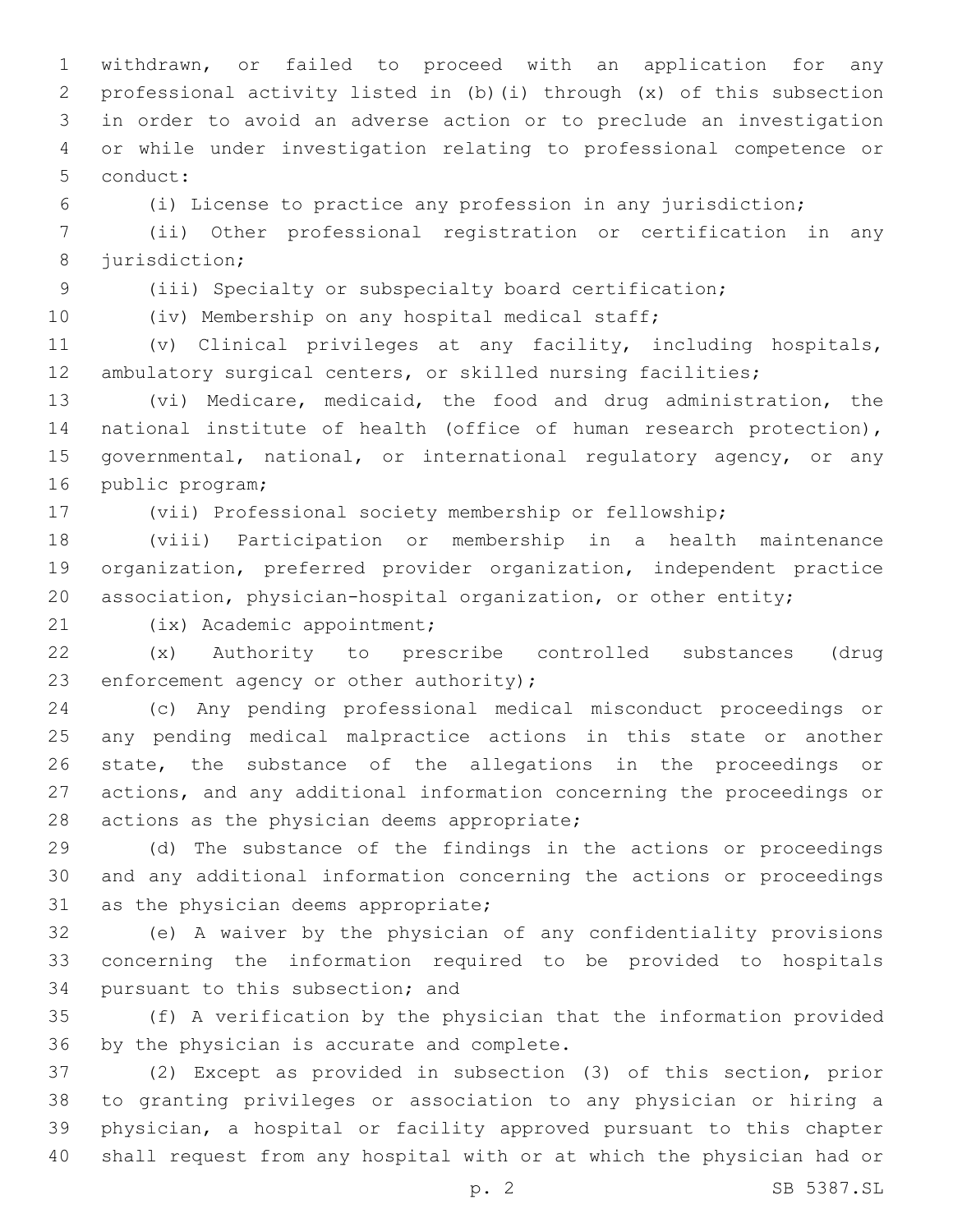has privileges, was associated, or was employed, during the preceding five years, the following information concerning the physician:

 (a) Any pending professional medical misconduct proceedings or any pending medical malpractice actions, in this state or another 5 state:

 (b) Any judgment or settlement of a medical malpractice action and any finding of professional misconduct in this state or another 8 state by a licensing or disciplinary board; and

 (c) Any information required to be reported by hospitals pursuant 10 to RCW 18.71.0195.

 (3) In lieu of the requirements of subsections (1) and (2) of 12 this section, when granting or renewing credentials and privileges or association of any physician providing telemedicine or store and forward services, an originating site hospital may rely on a distant 15 site hospital's decision to grant or renew credentials and clinical privileges or association of the physician if the originating site hospital obtains reasonable assurances, through a written agreement with the distant site hospital, that all of the following provisions 19 are met:

 (a) The distant site hospital providing the telemedicine or store 21 and forward services is a medicare participating hospital;

 (b) Any physician providing telemedicine or store and forward 23 services at the distant site hospital will be fully credentialed and 24 privileged to provide such services by the distant site hospital;

 (c) Any physician providing telemedicine or store and forward services will hold and maintain a valid license to perform such services issued or recognized by the state of Washington; and

 (d) With respect to any distant site physician who holds current credentials and privileges at the originating site hospital whose patients are receiving the telemedicine or store and forward services, the originating site hospital has evidence of an internal review of the distant site physician's performance of these credentials and privileges and sends the distant site hospital such performance information for use in the periodic appraisal of the distant site physician. At a minimum, this information must include all adverse events, as defined in RCW 70.56.010, that result from the telemedicine or store and forward services provided by the distant site physician to the originating site hospital's patients and all complaints the originating site hospital has received about the 40 distant site physician.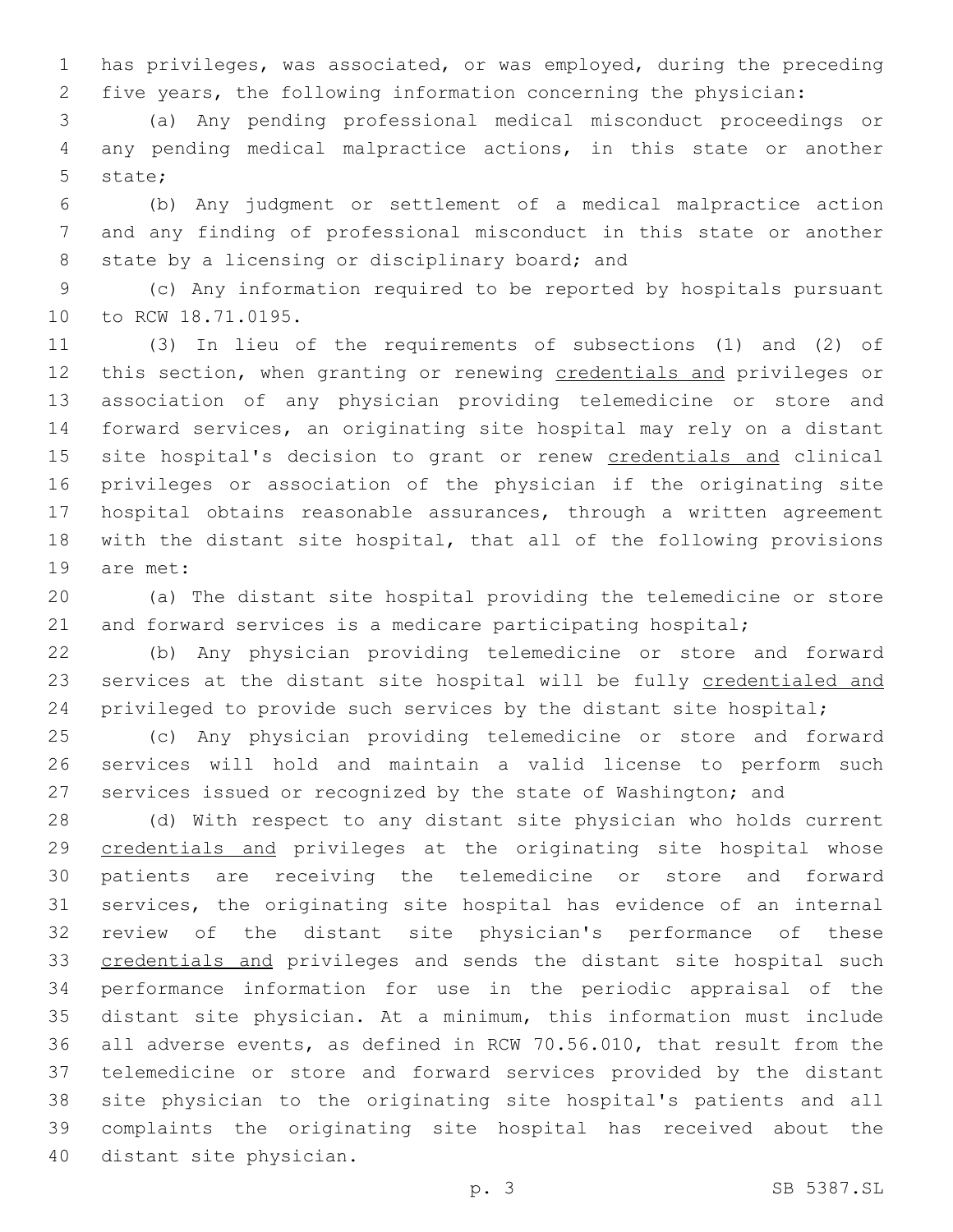(4) The medical quality assurance commission or the board of osteopathic medicine and surgery shall be advised within thirty days of the name of any physician denied staff privileges, association, or employment on the basis of adverse findings under subsection (1) of 5 this section.

 (5) A hospital or facility that receives a request for information from another hospital or facility pursuant to subsections (1) through (3) of this section shall provide such information concerning the physician in question to the extent such information is known to the hospital or facility receiving such a request, including the reasons for suspension, termination, or curtailment of employment or privileges at the hospital or facility. A hospital, facility, or other person providing such information in good faith is not liable in any civil action for the release of such information.

 (6) Information and documents, including complaints and incident reports, created specifically for, and collected, and maintained by a quality improvement committee are not subject to discovery or introduction into evidence in any civil action, and no person who was in attendance at a meeting of such committee or who participated in the creation, collection, or maintenance of information or documents specifically for the committee shall be permitted or required to testify in any civil action as to the content of such proceedings or the documents and information prepared specifically for the committee. This subsection does not preclude: (a) In any civil action, the discovery of the identity of persons involved in the medical care that is the basis of the civil action whose involvement was independent of any quality improvement activity; (b) in any civil action, the testimony of any person concerning the facts which form the basis for the institution of such proceedings of which the person had personal knowledge acquired independently of such proceedings; (c) in any civil action by a health care provider regarding the restriction or revocation of that individual's clinical or staff privileges, introduction into evidence information collected and maintained by quality improvement committees regarding such health care provider; (d) in any civil action, disclosure of the fact that staff privileges were terminated or restricted, including the specific restrictions imposed, if any and the reasons for the restrictions; or (e) in any civil action, discovery and introduction into evidence of the patient's medical records required by regulation